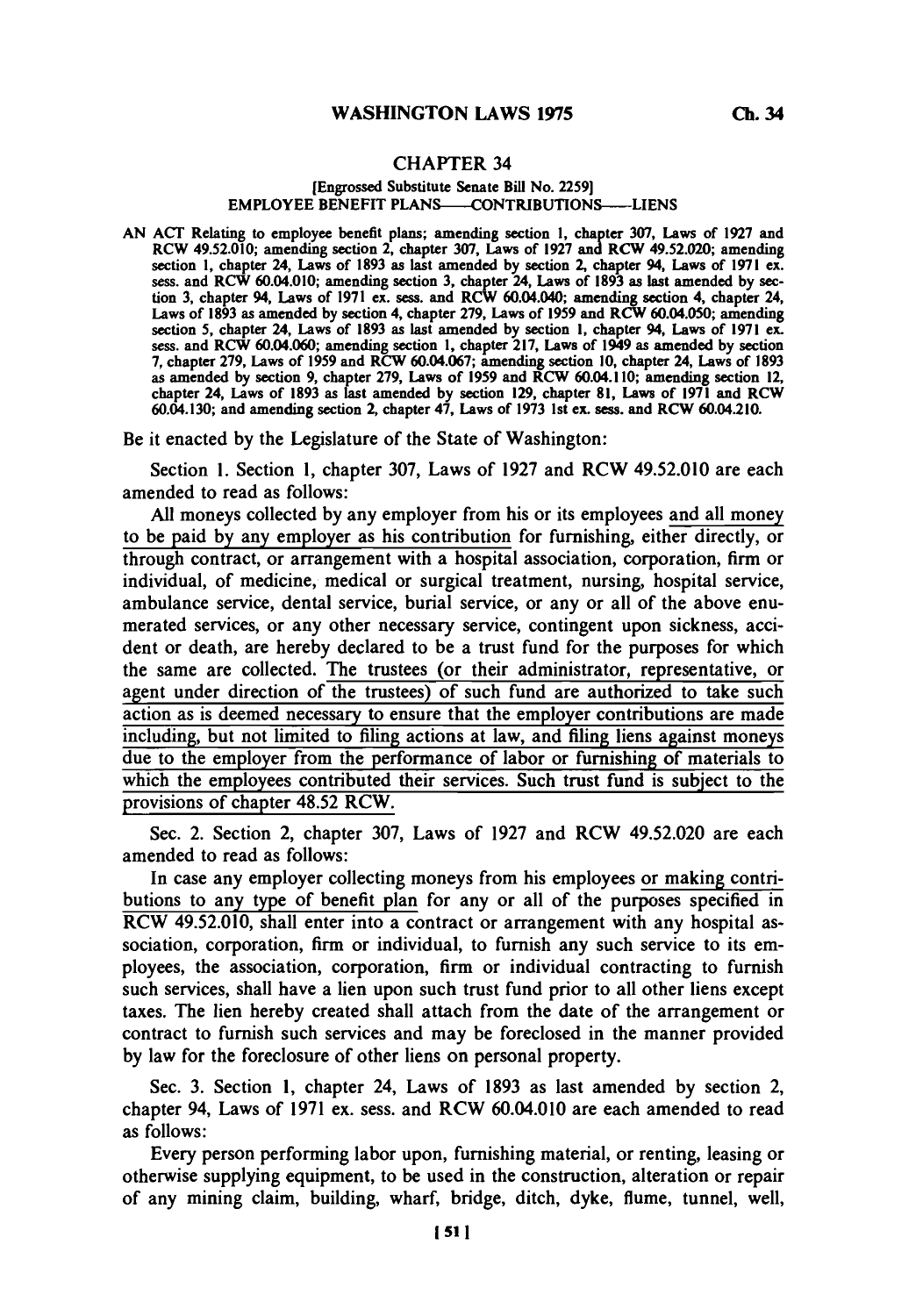fence, machinery, railroad, street railway, wagon road, aqueduct to create **hy**draulic power or any other structure or who performs labor in any mine or mining claim or stone quarry, or trustees of any type of employee benefit plan, has a lien upon the same for the labor performed, contributions owed to the employee benefit plan on account of such labor performed, material furnished, or equipment supplied **by** each, respectively, whether performed, furnished, or supplied at the instance of the owner of the property subject to the lien or his agent; and every registered or licensed contractor, registered or licensed subcontractor, architect, or person having charge, of the construction, alteration or repair of any property subject to the lien as aforesaid, shall be held to be the agent of the owner for the purposes of the establishment of the lien created **by** this chapter: PROVIDED, That whenever any railroad company shall contract with any person for the construction of its road, or any part thereof, such railroad company shall take from the person with whom such contract is made a good and sufficient bond, conditioned that such person shall pay all laborers, mechanics, materialmen, and equipment suppliers, and persons who supply such contractors with provisions, all just dues to such person or to any person to whom any part of such work is given, incurred in carrying on such work, which bond shall be filed **by** such railroad company in the office of the county auditor in each county in which any part of such work is situated. And if any such railroad company shall fail to take such bond, such railroad company shall be liable to the persons herein mentioned to the full extent of all such debts so contracted **by** such contractor. Contractors or subcontractors required to be registered under chapter **18.27** RCW or licensed under chapter **19.28 RCW** shall be deemed the agents of the owner for the purposes of establishing the lien created **by** this chapter only if so registered or licensed. Persons dealing with contractors or subcontractors may rely, for the purposes of this section, upon a certificate of registration issued pursuant to chapter **18.27** RCW or license issued pursuant to chapter **19.28 RCW** covering the period when the work or material shall be furnished, and lien rights shall not be lost **by** suspension or revocation of registration or license without their knowledge.

Sec. 4. Section **3,** chapter 24, Laws of **1893** as last amended **by** section **3,** chapter 94, Laws of **1971** ex. sess. and RCW 60.04.040 are each amended to read as follows:

Any person who, at the request of the owner of any real property, or his agent, clears, grades, fills in or otherwise improves the same, or any street or road in front of, or adjoining the same, and every person who, at the request of the owner of any real property, or his agents, rents, leases, or otherwise supplies equipment, or furnishes materials, including blasting powder, dynamite, caps and fuses, for clearing, grading, filling in, or otherwise improving any real property or any street or road in front of or adjoining the same, and every trustee of any type of employee benefit plan, has a lien upon such real property for the labor performed, contributions owed to the employee benefit plan on account of the labor performed, the materials furnished, or the equipment supplied for such purposes.

Sec. **5.** Section 4, chapter 24, Laws of **1893** as amended **by** section 4, chapter **279,** Laws of **1959** and RCW 60.04.050 are each amended to read as follows:

The liens created **by** this chapter are preferred to any lien, mortgage or other incumbrance which may attach subsequently to the time of the commencement of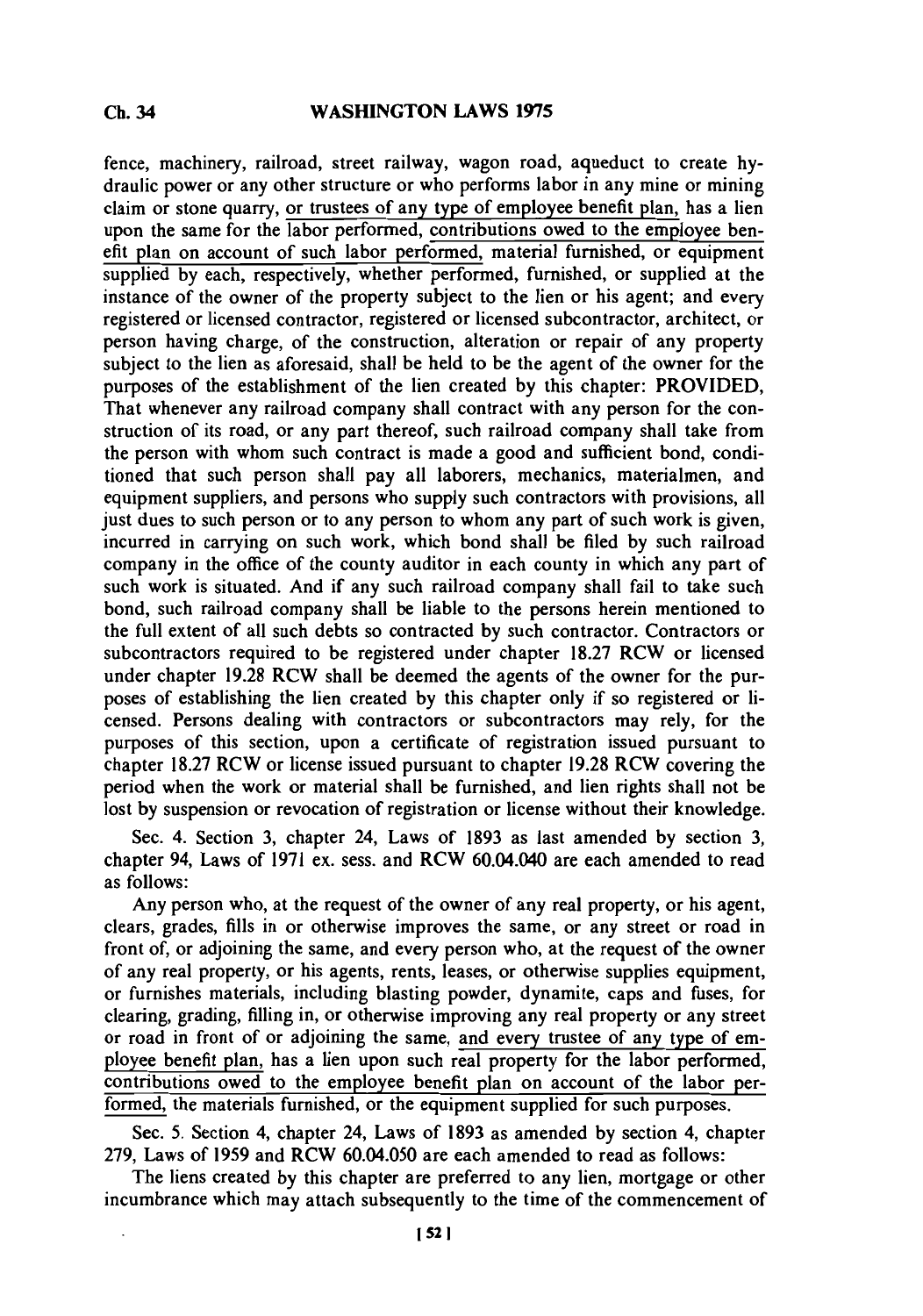the performance of the labor, the obligation to pay contributions to any type of employee benefit plan, the furnishing of the materials, or the supplying of the equipment for which the right of lien is given **by** this chapter, and are also preferred to any lien, mortgage or other incumbrance which may have attached previously to that time, and which was not filed or recorded so as to create constructive notice of the same prior to that time, and of which the lien claimant had no notice.

Sec. **6.** Section **5,** chapter 24, Laws of **1893** as last amended **by** section **1,** chapter 94, Laws of **1971** ex. sess. and RCW 60.04.060 are each amended to read as follows:

No lien created **by** this chapter shall exist, and no action to enforce the same shall be maintained, unless within ninety days from the date the contributions to any type of employee benefit plan are due, of the cessation of the performance of such labor, the furnishing of such materials, or the supplying of such equipment, a claim for such lien shall be filed for record as hereinafter provided, in the office of the county auditor of the county in which the property, or some part thereof to be affected thereby, is situated. Such claim shall state, as nearly as may be, the date contributions to any type of employee benefit plan became due, the time of the commencement and cessation of performing the labor, furnishing the material, or supplying the equipment, the names of the trustees of the employee benefit plan, the name of the person who performed the labor, furnished the material, or supplied the equipment, the name of the person **by** whom the laborer was employed (if known), the name of the person required **by** agreement or\* otherwise to pay contributions to any type of employee benefit plan, or to whom the material was furnished, or equipment supplied, a description of the property to be charged with the lien sufficient for identification, the name of the owner, or reputed owner if known, and if not known, that fact shall be mentioned, the amount for which the lien is claimed, and shall be signed **by** the claimant, or **by** some person in his behalf, and be verified **by** the oath of the claimant, or some person in his behalf, to the effect that the affiant believes the claim to be just; in case the claim shall have been assigned the name of the assignee shall be stated; and such claim of lien may be amended in case of action brought to foreclose the same, **by** order of the court, as pleadings may be, insofar as the interests of third parties shall not be affected **by** such amendment. **A** claim of lien shall also state the address of the claimant. **A** claim of lien **by** trustees of any type of employee benefit plan shall state, as nearly as is known to the trustees, the names of all employees on whose behalf contributions are claimed. **A** claim for lien substantially in the following form shall be sufficient:

**----------- ,** claimant, **vs.------**

Notice is hereby given that on the  $\frac{1}{2}$  day (date of commencement of performing labor or contributions to any type of employee benefit plan became due or furnishing material or supplying equipment) **----------** at the request of **----** -commenced to perform labor (or to furnish material or supply equipment to be used) upon **--------------** (here describe property subject to the lien) of which property the owner, or reputed owner, is **--------- (or** if the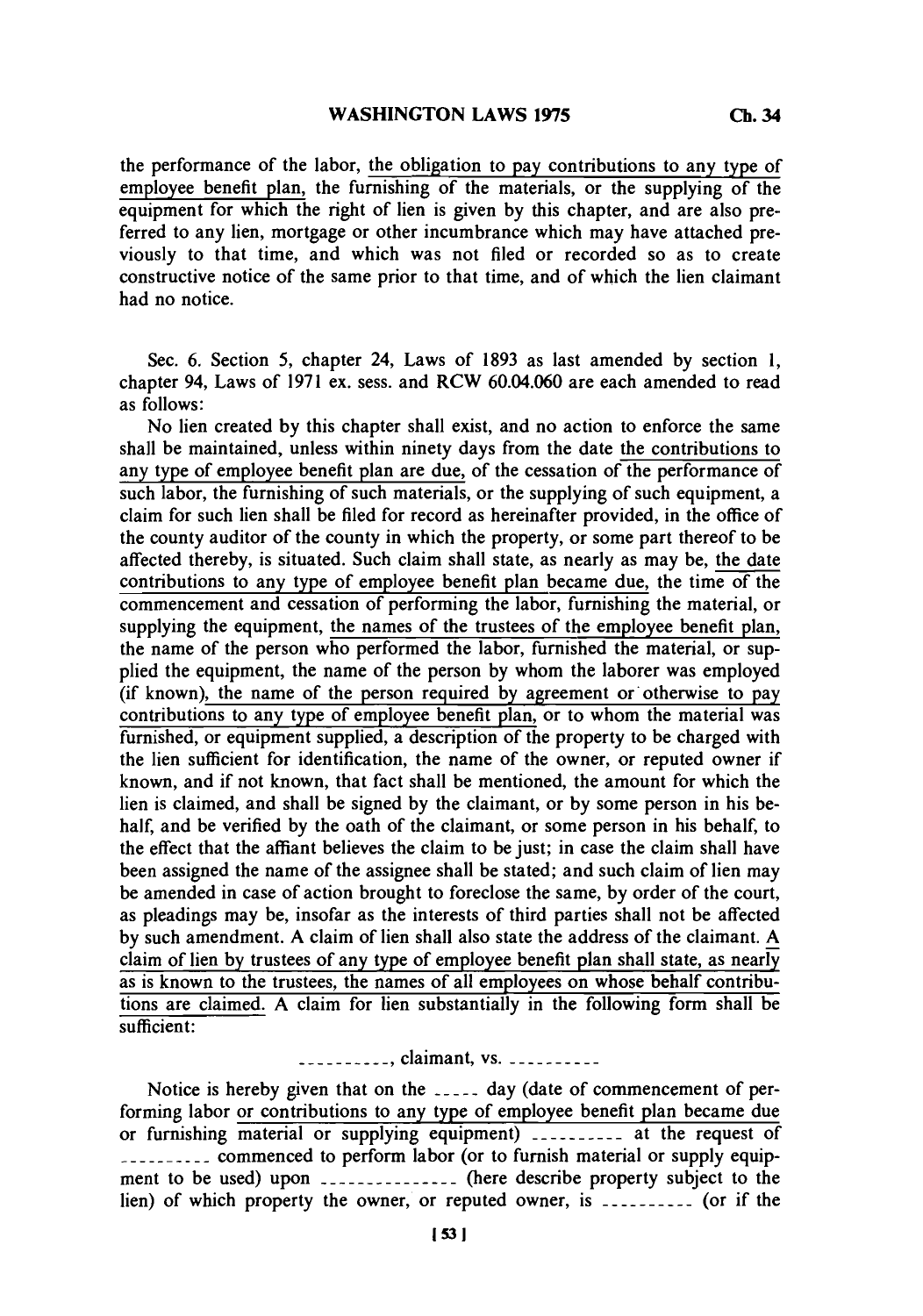## **WASHINGTON LAWS 1975 Ch.** 34

owner or reputed owner is not known, insert the word "unknown"), the performance of which labor (or the furnishing of which material or supply of which equipment) ceased on the **-----** day of **--------- ;** that said labor performed (the amount of contributions owed or material furnished or equipment supplied) was of the value of **--------- dollars,** for which labor (or contributions) (or material) (or equipment) the undersigned claims a lien upon the property herein described for the sum of **--------- dollars.** (in case the claim has been assigned, add the words "and **--------- is** assignee of said claim", or claims, if several are united.)

> ------ **---------------------------** Claimant. ------------------------------------------------------------------------(Address, city, and state of claimant)

## **STATE** OF **WASHINGTON, COUNTY** OF **--------- ss.**

**---- ---** being sworn, says: I am the claimant (or attorney of the claimant, or administrator, representative or agent of trustees of an employee benefit plan) above named; **I** have heard the foregoing claim read and know the contents thereof, and believe the same to be just.

| ------------------------------------<br>Subscribed and sworn to before me this  day of |
|----------------------------------------------------------------------------------------|
| -----------------------------------                                                    |

Any number of claimants may join in the same claim for the purpose of filing the same and enforcing their liens, but in such case the amount claimed **by** each original lienor, respectively, shall be stated: PROVIDED, It shall not be necessary to insert in the notice of claim of lien provided for **by** this chapter any itemized statement or bill of particulars of such claim.

Sec. **7.** Section **1,** chapter **217,** Laws of 1949 as amended **by** section **7,** chapter **279,** Laws of **1959** and RCW **60.04.067** are each amended to read as follows:

Where such labor is performed, such contributions owed to any type of employee benefit plan, such materials are furnished, or such equipment is supplied in the construction of two or more separate residential units the time for filing claims of lien against each separate residential unit shall commence to run upon the cessation of the performance of such labor, the date contributions to any type of employee benefit plan became due, the furnishing of such materials, or the supplying of such equipment on each such residential unit as provided in this chapter. **A** separate residential unit is defined as consisting of one residential structure together with any garages or other outbuildings appurtenant thereto.

Sec. **8.** Section **10,** chapter 24, Laws of **1893** as amended **by** section **9,** chapter **279,** Laws of **1959** and RCW 60.04.110 are each amended to read as follows:

The contractor shall be entitled to recover upon the claim filed **by** him only such amount as may be due him according to the terms of his contract, after deducting all claims of other parties for labor performed, for contributions owed to any type of employee benefit plan, materials furnished, and equipment supplied;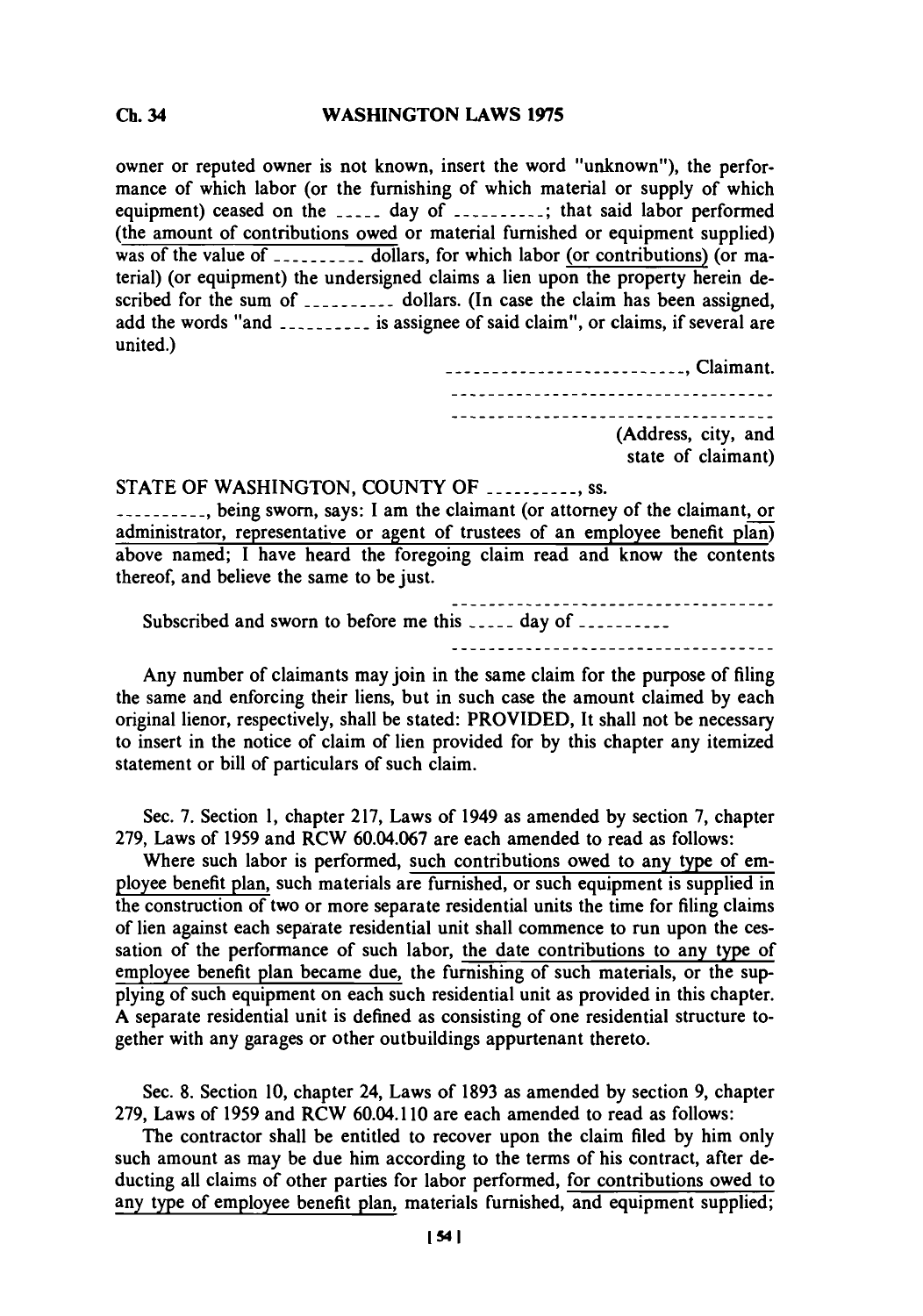and in all cases where a claim shall be filed under this chapter for labor performed, contributions owed to any type of employee benefit plan, materials furnished, or equipment supplied to any contractor, he shall defend any action brought thereupon at his own expense; and during the pendency of such action, the owner may withhold from the contractor the amount of money for which the claim is filed; and in case of judgment against the owner or his property, upon the lien, the owner shall be entitled to deduct from any amount due or to become due **by** him to the contractor, the amount of the judgment and costs, and if the amount of such judgment and costs shall exceed the amount due **by** him to the contractor or if the owner shall have settled with the contractors in full, he shall be entitled to recover back from the contractor the amount, including costs for which the lien is established in excess of any sum that may remain due from him to the contractor.

Sec. **9.** Section 12, chapter 24, Laws of **1893** as last amended **by** section **129,** chapter **81,** Laws of **1971** and RCW 60.04.130 are each amended to read as *follows:*

In every case in which different liens are claimed against the same property, the court, in the judgment, must declare the rank of such lien or class of liens, which shall be in the following order:

**(1) All** persons performing labor.

(2) Contributions owed to employee benefit plans.

**(3) All** persons furnishing material or supplying equipment.

 $((\left(\frac{1}{2}\right))$  (4) The subcontractors.

(((4))) **(5)** The original contractors.

The proceeds of the sale of the property must be applied to each lien or class of liens in the order of its rank; and personal judgment may be rendered in an action brought to foreclose a lien, against any party personally liable for any debt for which the lien is claimed, and if the lien be established, the judgment shall provide for the enforcement thereof upon the property liable as in case of foreclosure of mortgages; and the amount realized **by** such enforcement of the lien shall be credited upon the proper personal judgment, and the deficiency, if any remaining unsatisfied, shall stand as a personal judgment, and may be collected **by** execution against the party liable therefor. The court may allow to the prevailing party in the action, whether plaintiff or defendant, as part of the costs of the action, the moneys paid for filing or recording the claim, and a reasonable attorney's fee in the superior court, court of appeals, and supreme court.

Sec. **10.** Section 2, chapter 47, Laws of **1973** 1st ex. sess. and RCW 60.04.210 are each amended to read as follows:

Any lender providing interim or construction financing where there is not a payment bond of at least fifty percent of the amount of construction financing shall observe the following procedures:

**(1)** Draws against construction financing shall be made only after certification of **job** progress **by** the general contractor and the owner or his agent in such form as may be prescribed **by** the lender.

(2) Any potential lien claimant who has not received a payment within twenty days after the date required **by** his contract, employee benefit plan agreement, or purchase order may within twenty days thereafter file a notice as provided herein